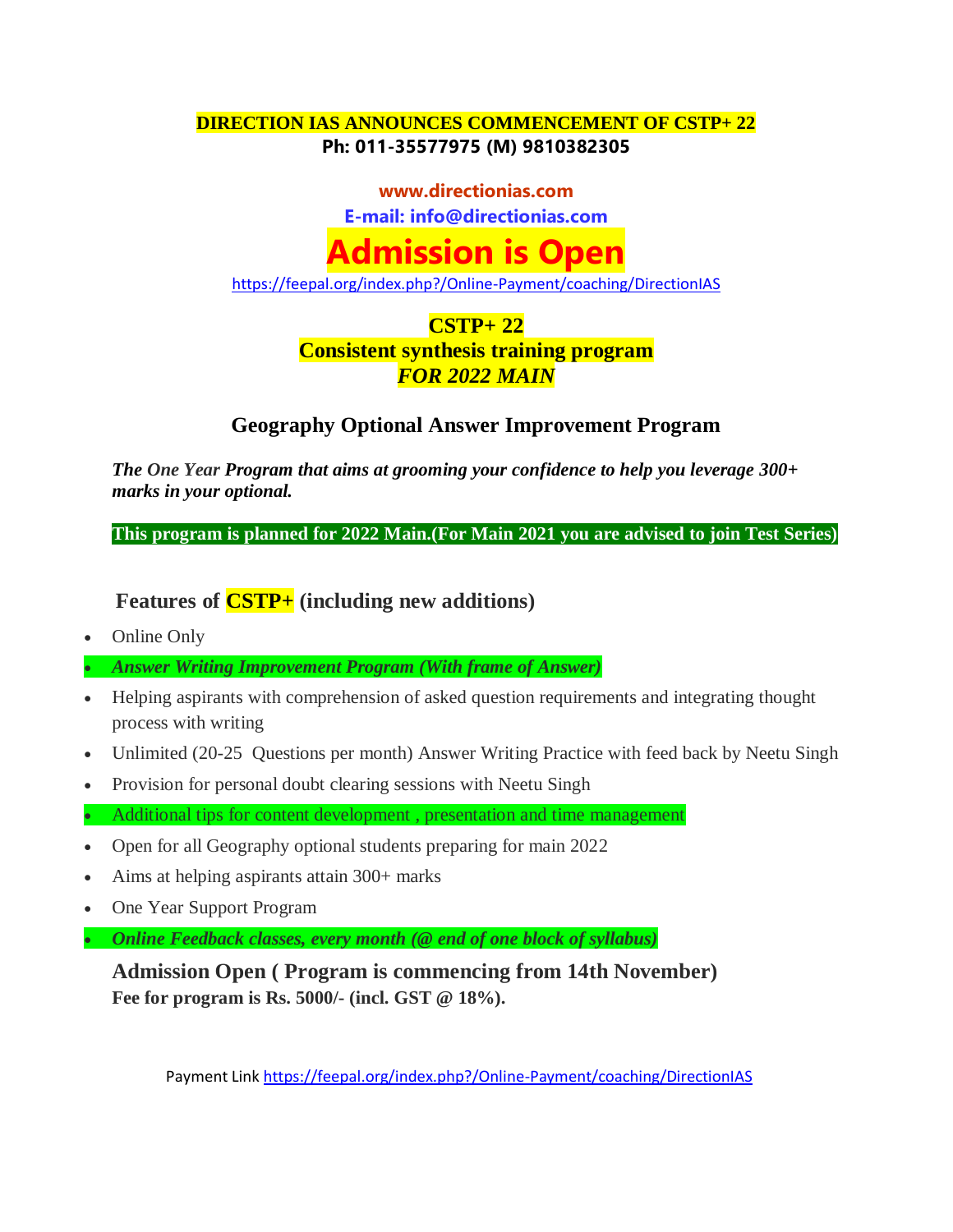## **Syllabus details**

| Frame Time | <b>Topics covered</b> | <b>Details of Topics</b> |
|------------|-----------------------|--------------------------|
|            |                       |                          |

| 14th November -14th | <b>Relief</b>            |                                              |
|---------------------|--------------------------|----------------------------------------------|
| <b>December</b>     |                          | Factors controlling landform<br>$\bullet$    |
|                     |                          | development $(P1)$                           |
|                     |                          | Endogenetic and exogenetic                   |
|                     |                          | forces $(P1)$                                |
|                     |                          | Origin and evolution of the<br>$\bullet$     |
|                     |                          | earth's crust (P1)                           |
|                     |                          | Fundamentals<br>of                           |
|                     |                          | geomagnetism $(P1)$                          |
|                     |                          | Physical conditions<br>of<br>the             |
|                     |                          | earth's interior (P1)                        |
|                     |                          | Geosynclines (P1)                            |
|                     |                          | Continental drift (P1)<br>٠                  |
|                     |                          | Isostasy; Plate tectonics (P1)<br>٠          |
|                     |                          | Recent views on mountain                     |
|                     |                          | building $(P1)$                              |
|                     |                          |                                              |
|                     |                          | Vulcanicity; Earthquakes and                 |
|                     |                          | Tsunamis (P1)                                |
|                     |                          | Concepts<br>of<br>geomorphic                 |
|                     |                          | cycles<br>and<br>Landscape                   |
|                     |                          | development $(P1)$                           |
|                     |                          | Denudation chronology (P1)<br>$\bullet$      |
|                     |                          | Channel morphology (P1)                      |
|                     |                          | Erosion<br>surfaces;<br>Slope<br>$\bullet$   |
|                     |                          | development (P1)                             |
|                     |                          | Structure and relief of India                |
|                     |                          | (P2)                                         |
|                     |                          | Drainage<br>systems<br>and                   |
|                     |                          | watersheds $(P2)$                            |
|                     |                          | Physiographic<br>regions<br>of               |
|                     |                          | India $(P2)$                                 |
|                     |                          |                                              |
| 14th December-14th  | <b>Climate and Ocean</b> | Temperature<br>and pressure                  |
| <b>January</b>      |                          | belts of the world (P1)                      |
|                     |                          | Heat budget of the earth (P1)<br>$\bullet$   |
|                     |                          | Atmospheric circulation (P1)<br>٠            |
|                     |                          | Atmospheric<br>stability<br>and<br>$\bullet$ |
|                     |                          | instability (P1)                             |
|                     |                          | Planetary and local winds                    |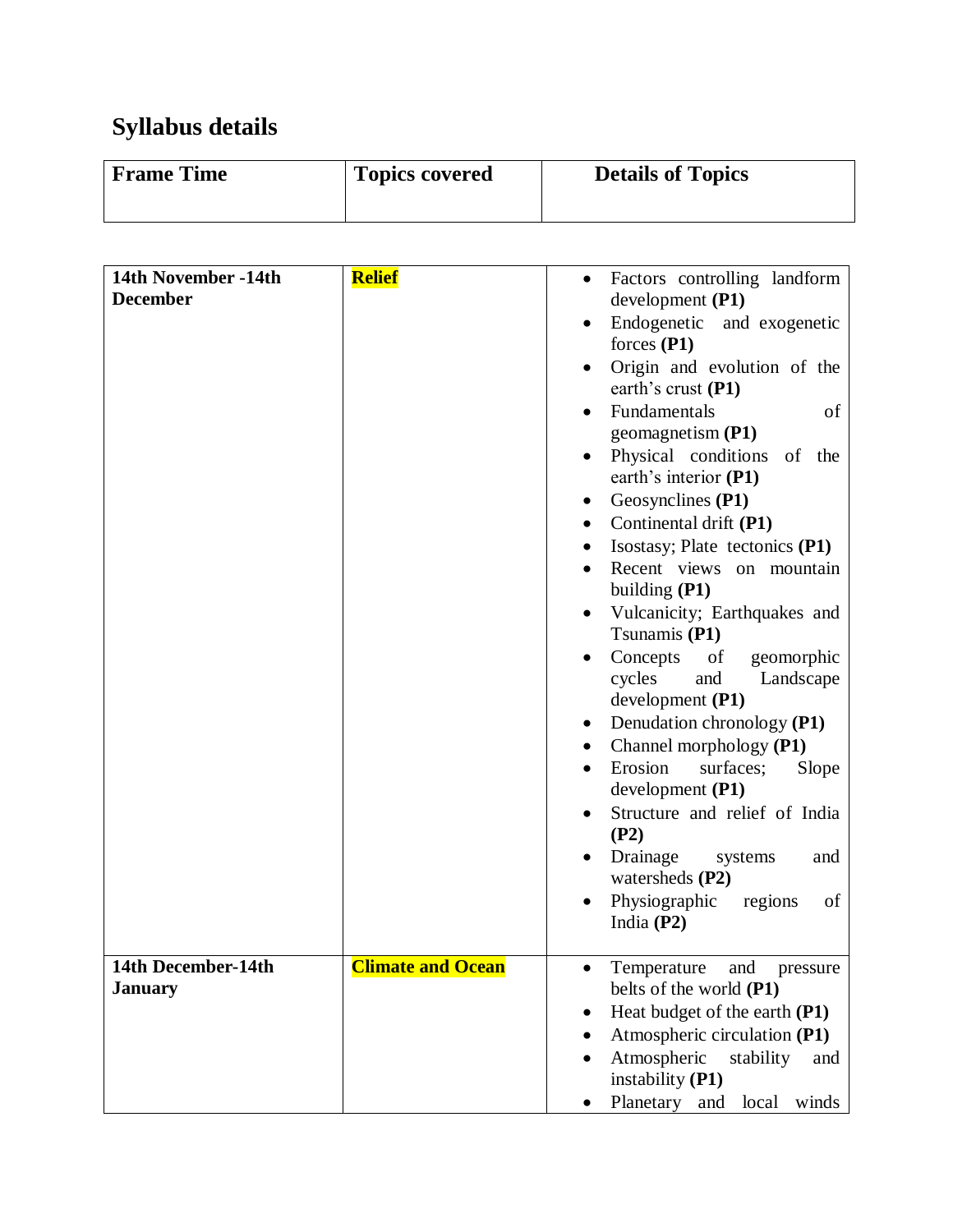|                    |                          | (P1)<br>Monsoons and jet streams                                                    |
|--------------------|--------------------------|-------------------------------------------------------------------------------------|
|                    |                          | (P1)                                                                                |
|                    |                          | Air masses and frontal genesis                                                      |
|                    |                          | (P1)                                                                                |
|                    |                          | Temperate<br>and<br>tropical<br>cyclones $(P1)$                                     |
|                    |                          | Types and distribution of<br>precipitation (P1)                                     |
|                    |                          | Weather and Climate (P1)                                                            |
|                    |                          | Koppen's, Thornthwaite's and                                                        |
|                    |                          | Trewartha's classification of                                                       |
|                    |                          | world climates $(P1)$                                                               |
|                    |                          | Hydrological cycle (P1)                                                             |
|                    |                          | Mechanism of monsoons and<br>rainfall patterns of India $(P2)$                      |
|                    |                          | Tropical<br>cyclones<br>and<br>٠                                                    |
|                    |                          | Western Disturbances of India                                                       |
|                    |                          | (P2)                                                                                |
|                    |                          | Floods and Droughts of India<br>(P2)                                                |
|                    |                          | Climatic Regions of India<br>(P2)                                                   |
|                    |                          | Bottom topography of the<br>Atlantic, Indian and Pacific<br>Oceans (P1)             |
|                    |                          | Temperature and salinity of<br>٠<br>the oceans (P1)                                 |
|                    |                          | Heat and salt budgets (P1)                                                          |
|                    |                          | Ocean deposits (P1)                                                                 |
|                    |                          | Waves, currents and tides                                                           |
|                    |                          | (P1)                                                                                |
|                    |                          | Laws of the sea $(P1)$                                                              |
| 14th January -14th | <b>Bio Geography and</b> |                                                                                     |
| February           | <b>Environment</b>       | Genesis of soils (P1)                                                               |
|                    | <b>Geography</b>         | Classification and distribution                                                     |
|                    |                          | of soils (P1)                                                                       |
|                    |                          | Soil profile (P1)                                                                   |
|                    |                          | Soil erosion (P1)                                                                   |
|                    |                          | Degradation and conservation<br>(P1)                                                |
|                    |                          | Factors<br>influencing<br>world<br>distribution<br>of plants<br>and<br>animals (P1) |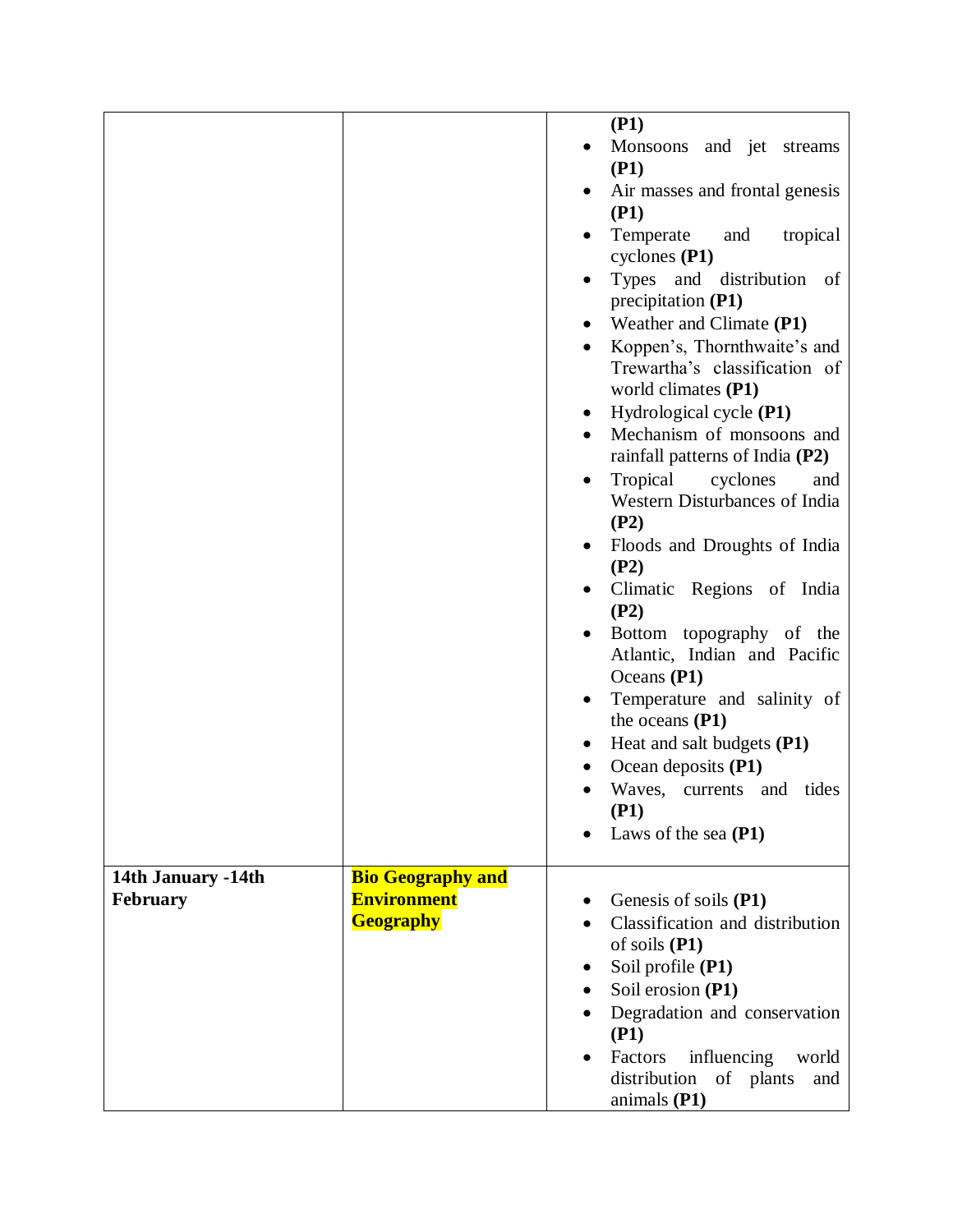|  | $\bullet$ | Problems of deforestation and        |
|--|-----------|--------------------------------------|
|  |           | conservation measures (P1)           |
|  |           | Social forestry; agro-forestry       |
|  |           | (P1)                                 |
|  |           | Wild life (P1)                       |
|  |           | Major gene pool centres (P1)         |
|  |           | Principle of ecology (P1)            |
|  |           | Human ecological adaptations         |
|  |           | (P1)                                 |
|  |           | Influence of man on ecology          |
|  |           | and environment (P1)                 |
|  |           | Natural vegetation (P2)              |
|  |           | Soil<br>types<br>and<br>their        |
|  |           | distributions (P2)                   |
|  |           | Land, surface and ground             |
|  |           | water, energy, minerals, biotic      |
|  |           | and marine resources (P2)            |
|  |           | Forest and wild life resources       |
|  |           | and their conservation $(P2)$        |
|  |           | Energy crisis $(P2)$                 |
|  |           | Applied Geomorphology (P1)           |
|  |           | Geo hydrology (P1)                   |
|  |           | Economic<br>geology<br>and           |
|  |           | environment (P1)                     |
|  |           | Global climatic change and           |
|  |           | role and response of man in          |
|  |           | climatic changes (P1)                |
|  |           | Applied climatology<br>and           |
|  |           | Urban climate $(P1)$                 |
|  |           | Marine<br>biotic,<br>resources:      |
|  |           | mineral and energy resources<br>(P1) |
|  |           | Coral bleaching (P1)                 |
|  |           | Sea-level changes (P1)               |
|  |           | Marine pollution (P1)                |
|  |           | Global<br>and<br>regional            |
|  |           | ecological<br>changes<br>and         |
|  |           | imbalances (P1)                      |
|  |           | Ecosystem their management           |
|  |           | and conservation (P1)                |
|  |           | Environmental<br>degradation,        |
|  |           | management and conservation          |
|  |           | (P1)                                 |
|  |           | Biodiversity and sustainable         |
|  |           | development (P1)                     |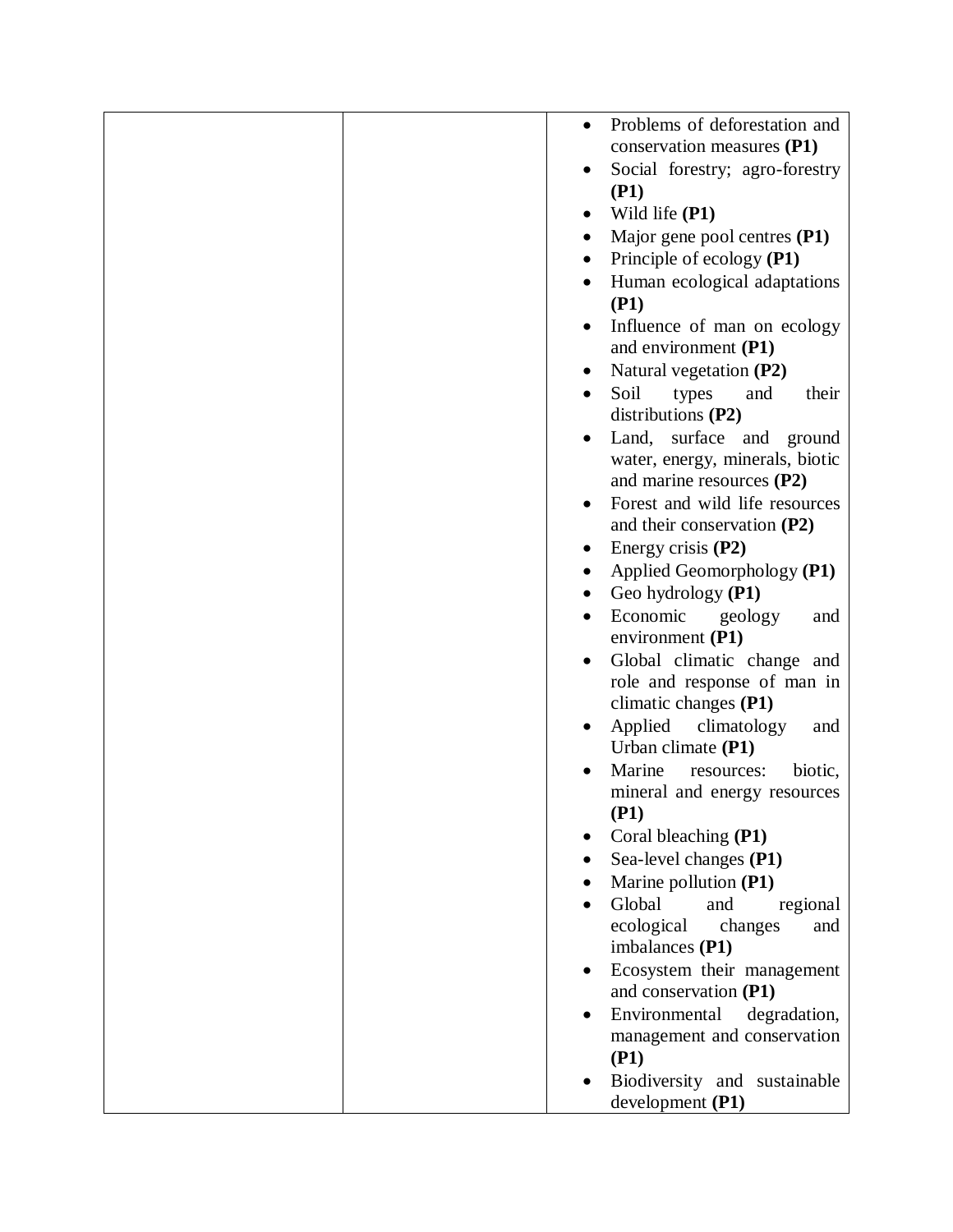|                          |                                           | Environmental policy (P1)<br>٠<br>Environmental hazards<br>and<br>remedial measures (P1)<br>Environmental education and<br>legislation (P1)<br>Ecological issues (P2)<br>Environmental hazards (P2)<br>Landslides,<br>earthquakes,<br>Tsunamis,<br>floods<br>and<br>droughts, epidemics (P2)<br><b>Issues</b><br>relating<br>to<br>environmental pollution $(P2)$<br>Changes in patterns of land<br>use $(P2)$<br>Principles<br>of environmental<br>impact<br>and<br>assessment<br>environmental<br>management<br>(P2)<br>Environmental<br>degradation;<br>Deforestation, desertification     |
|--------------------------|-------------------------------------------|-----------------------------------------------------------------------------------------------------------------------------------------------------------------------------------------------------------------------------------------------------------------------------------------------------------------------------------------------------------------------------------------------------------------------------------------------------------------------------------------------------------------------------------------------------------------------------------------------|
|                          |                                           | and soil erosion (P2)                                                                                                                                                                                                                                                                                                                                                                                                                                                                                                                                                                         |
| 14th February-14th March | <b>Agriculture and</b><br><b>Resource</b> | World agriculture (P1)<br>Typology<br>of<br>agricultural<br>regions (P1)<br>Agricultural<br>inputs<br>and<br>productivity (P1)<br>Food and nutrition problems<br>(P1)<br>Food security (P1)<br>Famine: causes, effects and<br>remedies (P1)<br>Thunen's<br>Von<br>model<br>of<br>agricultural location (P1)<br>Infrastructure:<br>irrigation,<br>seeds, fertilizers, power (P2)<br>Institutional factors:<br>land<br>holdings, land tenure<br>and<br>land reforms (P2)<br>Cropping pattern, agricultural<br>productivity,<br>agricultural<br>intensity $(P2)$<br>Crop<br>combination,<br>land |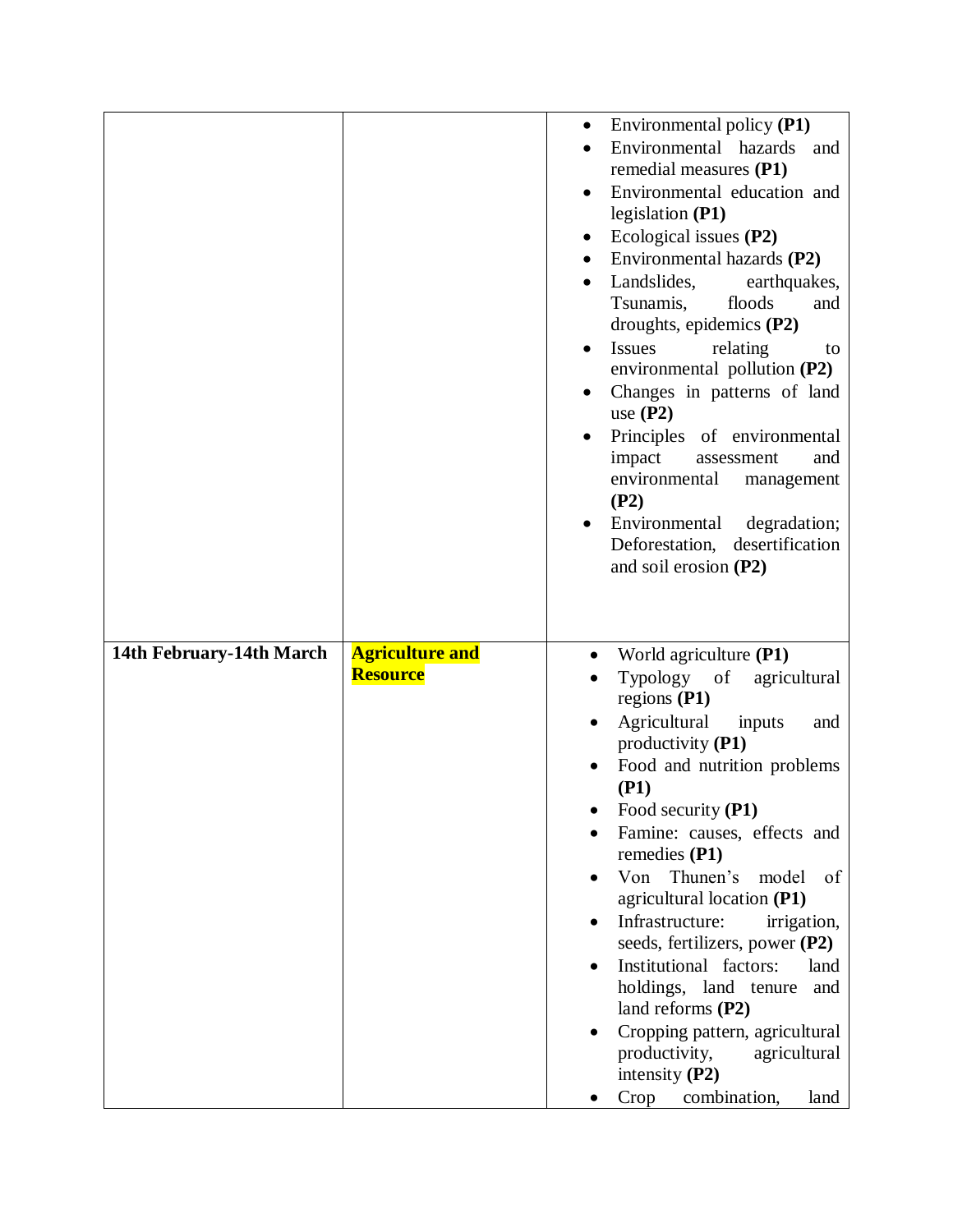|                       |                              | capability $(P2)$<br>Agro and social-forestry (P2)<br>Green revolution<br>and<br>its<br>socio-economic<br>and<br>ecological implications $(P2)$<br>Significance of dry farming<br>(P2)<br>Livestock<br>resources<br>and<br>white<br>revolution;<br>aqua-<br>culture; sericulture (P2)<br>Apiculture and poultry (P2)<br>Agricultural regionalisation<br>(P2)<br>Agro-climatic zones (P2)<br>Agro-ecological regions (P2)<br>Population explosion<br>and<br>food security $(P2)$                                                                                                                                                                                                                                                                                    |
|-----------------------|------------------------------|--------------------------------------------------------------------------------------------------------------------------------------------------------------------------------------------------------------------------------------------------------------------------------------------------------------------------------------------------------------------------------------------------------------------------------------------------------------------------------------------------------------------------------------------------------------------------------------------------------------------------------------------------------------------------------------------------------------------------------------------------------------------|
| 14th March-14th April | <b>Population settlement</b> | Growth and<br>distribution of<br>$\bullet$<br>world population (P1)<br>Demographic attributes (P1)<br>Causes and consequences of<br>migration $(P1)$<br>Concepts of over-under-and<br>$\bullet$<br>optimum population (P1)<br>Population theories (P1)<br>World population problems<br>and policies (P1)<br>Social well-being and quality<br>of life $(P1)$<br>Population as social capital<br>(P1)<br>Types and patterns of rural<br>settlements (P1)<br>Environmental issues in rural<br>settlements (P1)<br>Hierarchy<br>urban<br>of<br>$\bullet$<br>settlements (P1)<br>Urban morphology (P1)<br>٠<br>Concepts of primate city and<br>$\bullet$<br>rank-size rule (P1)<br>Functional classification<br>of<br>towns $(P1)$<br>Sphere of urban influence<br>(P1) |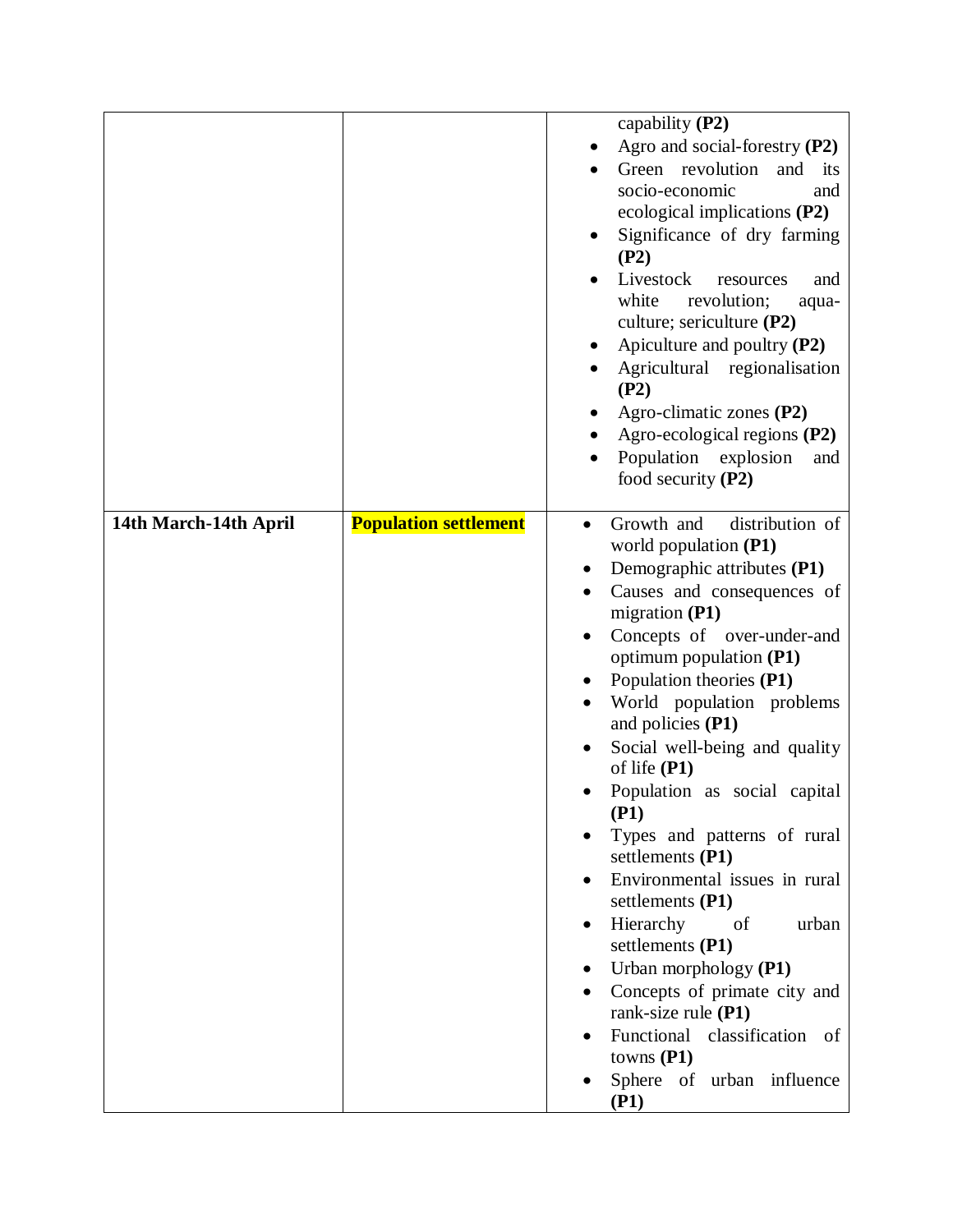|  | $\bullet$ | Rural-urban fringe; Satellite<br>towns $(P1)$                                                                  |
|--|-----------|----------------------------------------------------------------------------------------------------------------|
|  |           | Problems and remedies of                                                                                       |
|  |           | urbanization (P1)<br>Sustainable development<br>of                                                             |
|  |           | cities $(P1)$                                                                                                  |
|  |           | Historical<br>Perspective<br>of<br>Indian Society (P2)                                                         |
|  |           | Racial, linguistic and ethnic<br>diversities (P2)                                                              |
|  | ٠         | Religious minorities (P2)                                                                                      |
|  |           | Major tribes, tribal areas and<br>their problems $(P2)$                                                        |
|  |           | Cultural regions (P2)                                                                                          |
|  |           | Growth,<br>distribution<br>and<br>density of population (P2)                                                   |
|  | $\bullet$ | Demographic attributes (P2)                                                                                    |
|  |           | Sex-ratio,<br>structure,<br>age                                                                                |
|  |           | literacy rate $(P2)$                                                                                           |
|  |           | Work-force, dependency ratio<br>Longevity (P2)                                                                 |
|  |           | Migration<br>(inter-regional,<br>regional<br>intra-<br>and<br>international) and associated<br>problems $(P2)$ |
|  |           | Population<br>problems<br>and<br>policies $(P2)$                                                               |
|  |           | Health indicators (P2)                                                                                         |
|  |           | Types,<br>patterns<br>and                                                                                      |
|  | (P2)      | morphology of rural settlements                                                                                |
|  |           | Urban development's $(P2)$                                                                                     |
|  |           | Morphology of Indian cities<br>(P2)                                                                            |
|  |           | Functional classification<br>οf<br>Indian cities (P2)                                                          |
|  |           | Conurbations<br>and                                                                                            |
|  |           | metropolitan regions (P2)                                                                                      |
|  |           | Urban sprawl (P2)                                                                                              |
|  |           | <b>Slums</b><br>and<br>associated<br>problems $(P2)$                                                           |
|  |           | Town planning (P2)                                                                                             |
|  |           | Problems of urbanization and<br>remedies $(P2)$                                                                |
|  |           |                                                                                                                |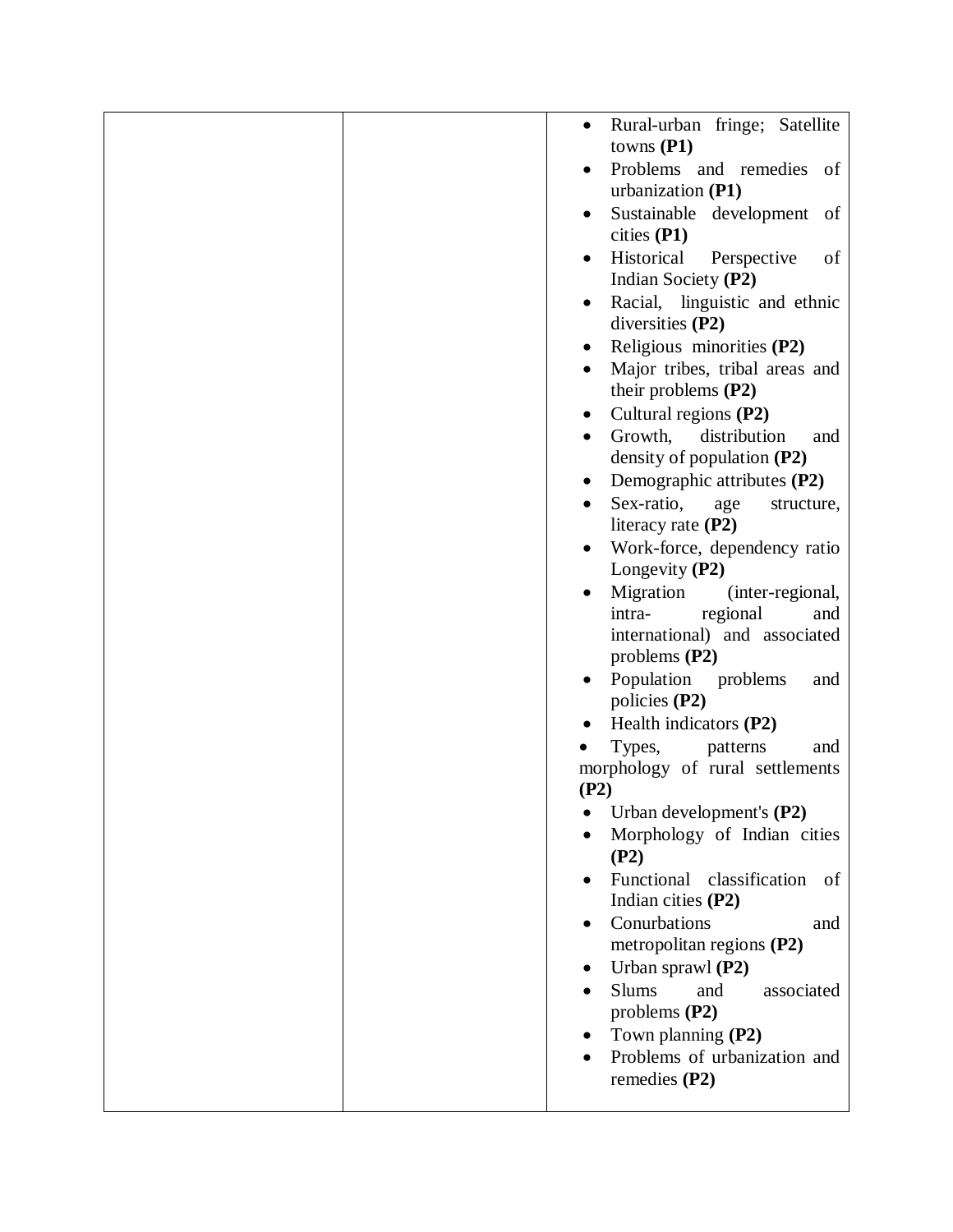| 14th April-14th May  | <b>Industries</b>                                   | Energy crisis $(P1)$<br>$\bullet$<br>The limits to growth $(P1)$<br>industries:<br>World<br>Location<br>patterns and problems (P1)<br>Weber's model of industrial<br>location(P1)<br>Evolution of industries (P2)<br>Location factors of cotton,<br>jute, textile, iron and steel,<br>aluminum, fertilizer, paper,<br>chemical and pharmaceutical,<br>automobile, cottage and agro-<br>based industries (P2)<br>Industrial<br>houses<br>and<br>complexes including public<br>sector undertakings (P2)<br>Industrial regionalization (P2)<br>New industrial policies (P2)<br>Multinationals<br>and<br>liberalization $(P2)$<br>Special Economic Zones (P2)<br>Tourism<br>including<br>eco<br>tourism $(P2)$ |
|----------------------|-----------------------------------------------------|------------------------------------------------------------------------------------------------------------------------------------------------------------------------------------------------------------------------------------------------------------------------------------------------------------------------------------------------------------------------------------------------------------------------------------------------------------------------------------------------------------------------------------------------------------------------------------------------------------------------------------------------------------------------------------------------------------|
| <b>Prelims Break</b> | 14th May-14th<br>June                               | <b>5th June Prelims</b>                                                                                                                                                                                                                                                                                                                                                                                                                                                                                                                                                                                                                                                                                    |
| 14th June-14th July  | <b>Trade, Transport and</b><br><b>Communication</b> | Patterns of world trade (P1)<br>Road, railway, waterway (P2)<br>Airway and pipeline networks<br>$\bullet$<br>(P2)<br>Their complementary roles in<br>$\bullet$<br>regional development (P2)<br>Growing importance of ports<br>$\bullet$<br>on national and foreign trade<br>(P2)<br>Trade balance (P2)<br>Trade Policy (P2)<br>Export processing zones (P2)                                                                                                                                                                                                                                                                                                                                                |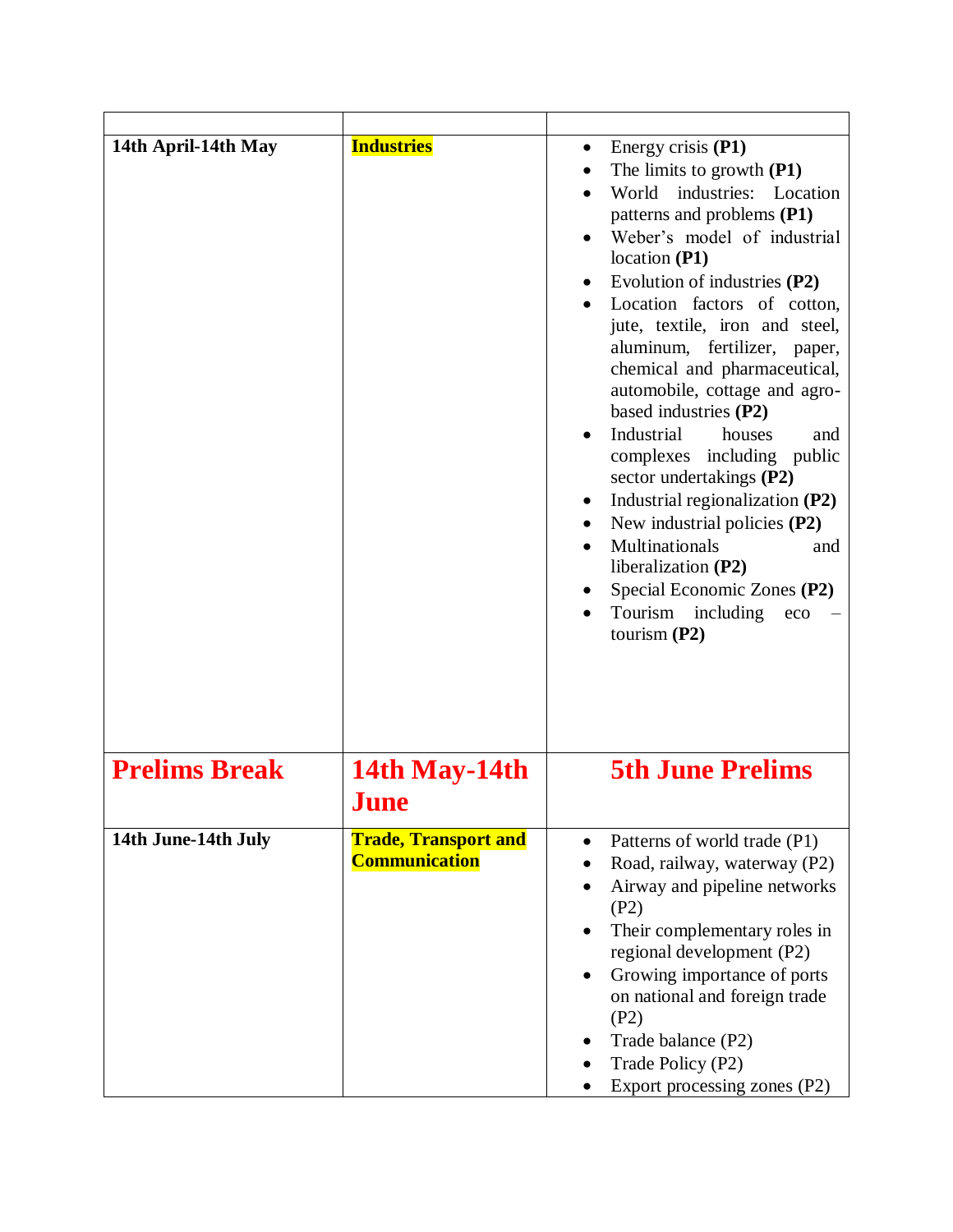|                                                                                                                                                                                                                                                                                                                                                                                                                                                                                                                                                                                                                                                                                                                                                                                                                                                                                                                                                                                                                                                                                                                                | Indian space programme (P2)                         |
|--------------------------------------------------------------------------------------------------------------------------------------------------------------------------------------------------------------------------------------------------------------------------------------------------------------------------------------------------------------------------------------------------------------------------------------------------------------------------------------------------------------------------------------------------------------------------------------------------------------------------------------------------------------------------------------------------------------------------------------------------------------------------------------------------------------------------------------------------------------------------------------------------------------------------------------------------------------------------------------------------------------------------------------------------------------------------------------------------------------------------------|-----------------------------------------------------|
| 14th July-14th August<br><b>Regional/Political</b><br>Concept of a region (P1)<br><b>Geography</b><br>Types of regions and methods<br>of regionalization (P1)<br>Growth centres and growth<br>poles $(P1)$<br>Regional imbalances (P1)<br>Regional<br>development<br>$\bullet$<br>strategies $(P1)$<br>Environmental<br>issues<br>regional planning (P1)<br>Planning<br>for<br>sustainable<br>development(P1)<br>Perroux<br>Boudeville<br>and<br>$\bullet$<br>Rostov's model of stages of<br>growth(P1)<br>Experience<br>of<br>planning in India (P2)<br>Five Year Plans; Integrated<br>rural<br>development<br>programmes $(P2)$<br>Panchayati<br>Raj<br>decentralized planning (P2)<br>Command area development<br>(P2)<br>Watershed management (P2)<br>Planning for backward area,<br>desert drought prone, hill,<br>tribal area development (P2)<br>Multi-level planning (P2)<br>Regional<br>planning<br>development<br>of<br>territories (P2)<br>Problems of<br>agrarian<br>industrial unrest (P2)<br>Regional<br>disparities<br>economic development (P2)<br>Concept<br>of<br>sustainable<br>growth and development (P2) | in<br>regional<br>and<br>and<br>island<br>and<br>in |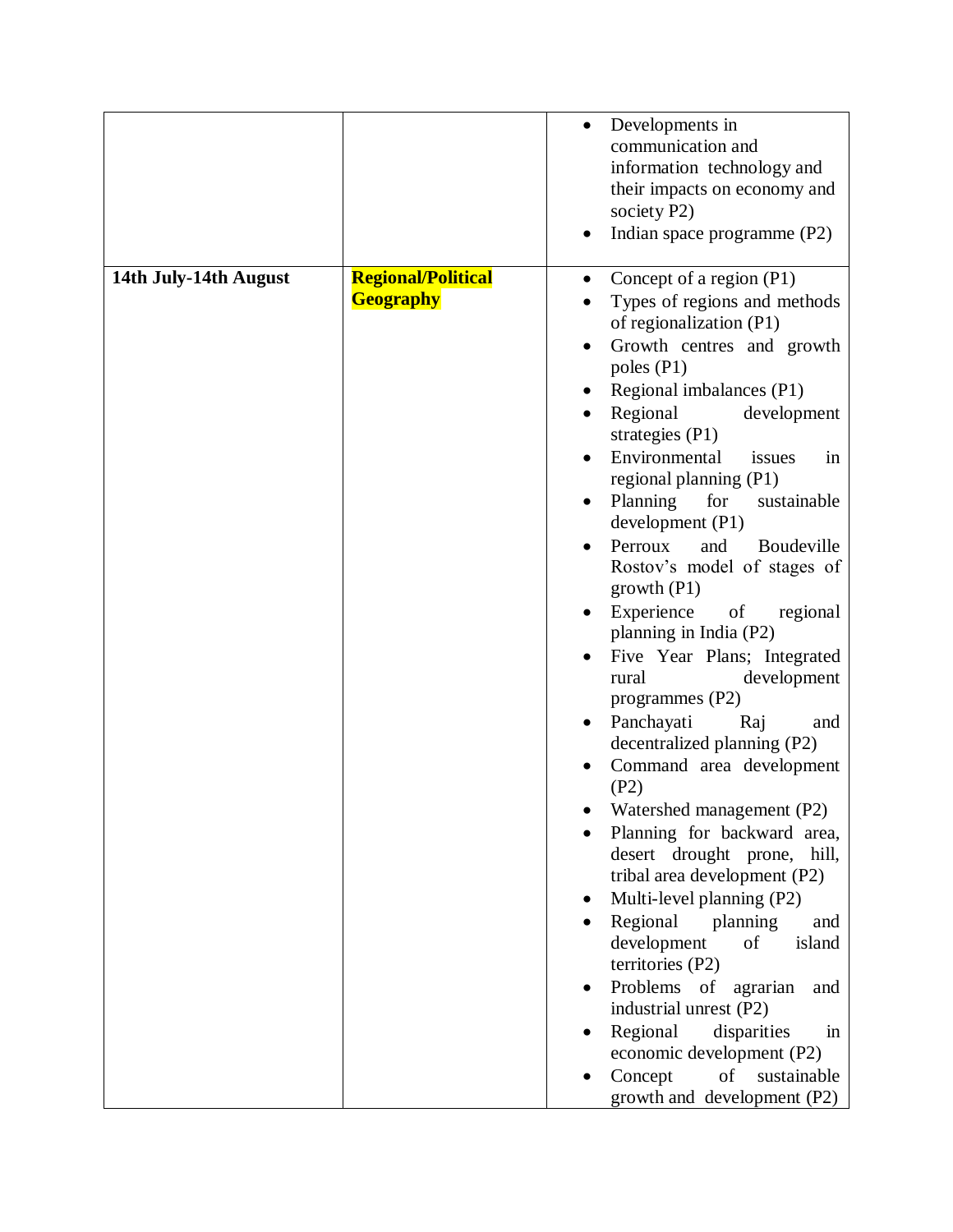|                                      |                                          | $\bullet$ | Environmental awareness (P2)                             |
|--------------------------------------|------------------------------------------|-----------|----------------------------------------------------------|
|                                      |                                          | $\bullet$ | Linkage of rivers (P2)                                   |
|                                      |                                          |           | Globalization<br>Indian<br>and                           |
|                                      |                                          |           | economy $(P2)$                                           |
|                                      |                                          | $\bullet$ | Heartland<br>Rimland<br>and                              |
|                                      |                                          |           | theories (P2)                                            |
|                                      |                                          |           | of<br>international<br>Laws                              |
|                                      |                                          |           | boundaries and frontiers (P2)                            |
|                                      |                                          |           | Geographical basis of Indian                             |
|                                      |                                          |           | federalism (P2)                                          |
|                                      |                                          |           | State re-organization (P2)                               |
|                                      |                                          |           | Emergence of new states (P2)                             |
|                                      |                                          | $\bullet$ | Regional consciousness and<br>interstate issues (P2)     |
|                                      |                                          | $\bullet$ | international<br>boundary<br>of                          |
|                                      |                                          |           | India and related issues (P2)                            |
|                                      |                                          |           | Cross border terrorism (P2)                              |
|                                      |                                          | $\bullet$ | India's role in world affairs                            |
|                                      |                                          |           | (P2)                                                     |
|                                      |                                          |           | Geopolitics of South Asia and                            |
|                                      |                                          |           | Indian Ocean realm (P2)                                  |
|                                      |                                          |           |                                                          |
| 14th August-14th<br><b>September</b> | <b>Perspectives in</b><br>development of | $\bullet$ | Areal differentiation (P1)                               |
|                                      | <b>Human Geography</b>                   |           | Regional synthesis (P1)                                  |
|                                      |                                          |           | Dichotomy and dualism (P1)                               |
|                                      |                                          |           | Environmentalism (P1)                                    |
|                                      |                                          |           | Quantitative revolution<br>and<br>location analysis (P1) |
|                                      |                                          |           | Radical, behavioral,<br>human                            |
|                                      |                                          |           | and welfare approaches (P1)                              |
|                                      |                                          |           | religions<br>Languages,<br>and                           |
|                                      |                                          |           | secularisation (P1)                                      |
|                                      |                                          |           | Cultural regions of the world                            |
|                                      |                                          |           | (P1)                                                     |
|                                      |                                          |           | development<br>Human<br>index                            |
|                                      |                                          |           | (P1)                                                     |
|                                      |                                          |           | Systems analysis in Human                                |
|                                      |                                          |           | geography (P1)                                           |
|                                      |                                          |           | Malthusian,<br>Marxian<br>and                            |
|                                      |                                          |           | transition<br>demographic                                |
|                                      |                                          |           | models $(P1)$                                            |
|                                      |                                          |           | <b>Systems Analysis</b>                                  |